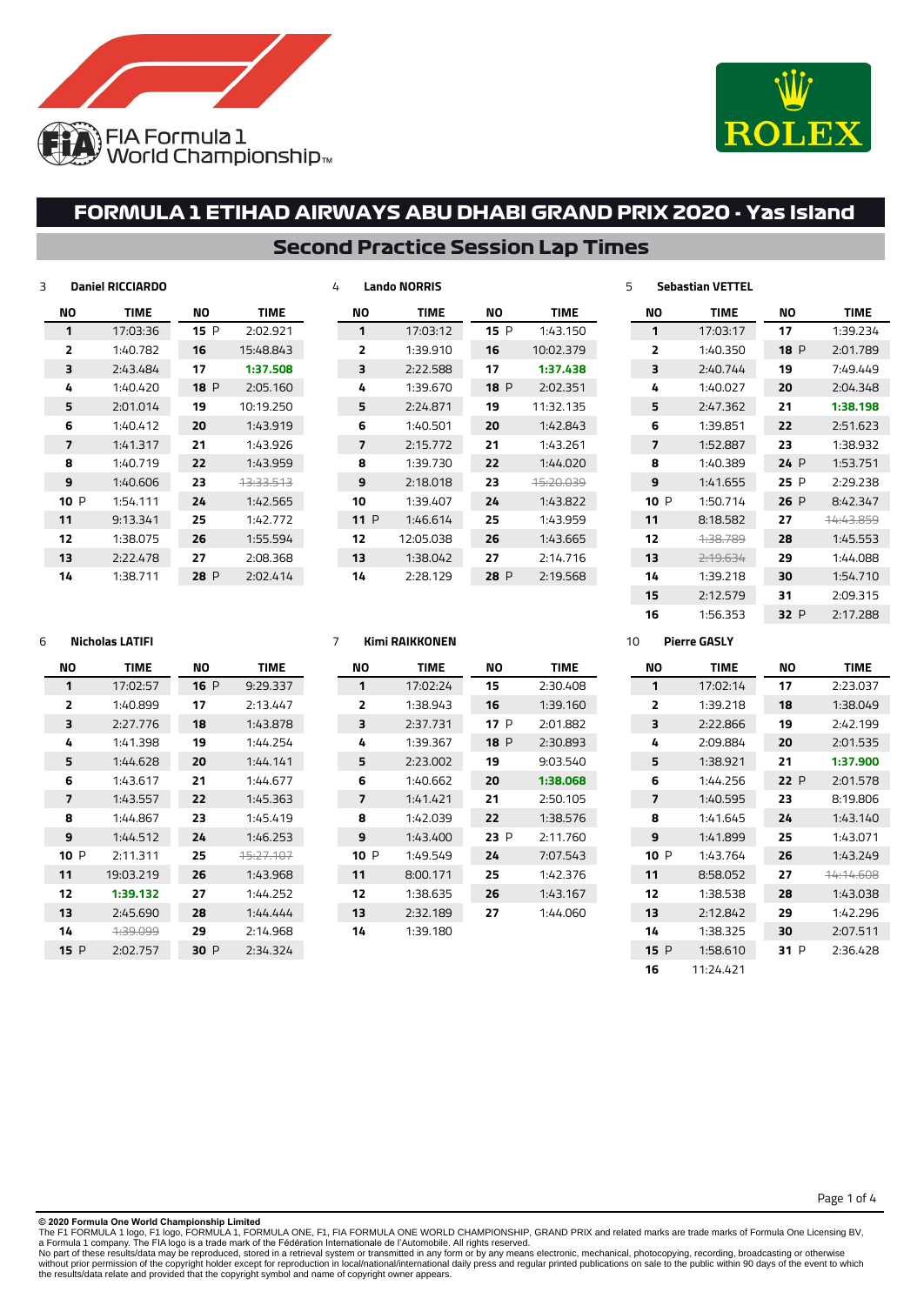



### **Second Practice Session Lap Times**

| 11<br><b>Sergio PEREZ</b> |             |      |             |  |  |  |  |  |  |
|---------------------------|-------------|------|-------------|--|--|--|--|--|--|
| NΟ                        | <b>TIME</b> | ΝO   | <b>TIME</b> |  |  |  |  |  |  |
| 1                         | 17:03:05    | 18   | 1:44.601    |  |  |  |  |  |  |
| 2                         | 1:39.229    | 19   | 1:44.640    |  |  |  |  |  |  |
| 3                         | 2:41.138    | 20   | 1:45.597    |  |  |  |  |  |  |
| 4                         | 1:39.130    | 21   | 1:46.009    |  |  |  |  |  |  |
| 5                         | 2:31.403    | 22P  | 1:48.602    |  |  |  |  |  |  |
| 6                         | 2:00.946    | 23   | 2:04.065    |  |  |  |  |  |  |
| 7                         | 1:39.408    | 24   | 1:42.289    |  |  |  |  |  |  |
| 8                         | 2:28.996    | 25   | 1:42.425    |  |  |  |  |  |  |
| 9                         | 1:38.982    | 26   | 1:43.102    |  |  |  |  |  |  |
| 10<br>P                   | 1:58.080    | 27   | 1:43.120    |  |  |  |  |  |  |
| 11                        | 7:18.915    | 28   | 1:42.827    |  |  |  |  |  |  |
| 12                        | 1:37.506    | 29   | 1:43.468    |  |  |  |  |  |  |
| 13P                       | 1:51.141    | 30   | 15:16.531   |  |  |  |  |  |  |
| 14                        | 12:56.537   | 31   | 1:42.369    |  |  |  |  |  |  |
| 15                        | 1:42.943    | 32   | 1:42.322    |  |  |  |  |  |  |
| 16                        | 1:43.164    | 33   | 2:23.198    |  |  |  |  |  |  |
| 17                        | 1:43.388    | 34 P | 2:24.131    |  |  |  |  |  |  |

| 16 |      | <b>Charles LECLERC</b> |      |                      |             | 18 |                | <b>Lance STROLL</b> |      |             |
|----|------|------------------------|------|----------------------|-------------|----|----------------|---------------------|------|-------------|
| ΝO |      | <b>TIME</b>            | ΝO   |                      | <b>TIME</b> |    | ΝO             | <b>TIME</b>         | ΝO   | <b>TIME</b> |
|    | 1    | 17:02:40               | 16P  |                      | 2:30.761    |    | 1              | 17:03:47            | 15   | 1:38.447    |
|    | 2    | 1:39.965               | 17   | 10:01.355            |             |    | $\overline{2}$ | 1:40.619            | 16P  | 1:56.028    |
|    | 3    | 2:27.465               | 18   |                      | 1:37.508    |    | 3              | 2:43.596            | 17   | 14:23.412   |
|    | 4    | 1:39.671               | 19   |                      | 2:16.659    |    | 4              | 1:39.330            | 18   | 1:37.560    |
|    | 5    | 2:21.686               | 20   |                      | 2:03.639    |    | 5              | 2:20.228            | 19 P | 2:03.086    |
|    | 6    | 1:39.582               | 21P  |                      | 1:44.518    |    | 6              | 1:39.228            | 20   | 8:25.728    |
|    | 7    | 1:40.735               | 22 P |                      | 8:15.950    |    | 7              | 2:21.355            | 21   | 1:43.768    |
|    | 8    | 1:41.283               | 23   |                      | 2:19.502    |    | 8              | 1:39.424            | 22   | 1:44.476    |
|    | 9    | 1:41.795               | 24   |                      | 1:43.799    |    | 9              | 1:40.840            | 23   | 44:28.771   |
|    | 10 P | 1:46.306               | 25   |                      | 1:43.955    |    | 10P            | 1:52.692            | 24   | 1:46.356    |
| 11 |      | 10:22.539              | 26   | <del>15:01.475</del> |             |    | 11             | 10:42.540           | 25   | 1:43.991    |
| 12 |      | 1:37.984               | 27   |                      | 1:42.965    |    | 12             | 1:38.087            | 26   | 1:43.987    |
| 13 |      | 2:33.944               | 28   |                      | 1:43.659    |    | 13             | 2:20.773            | 27   | 2:19.068    |
| 14 |      | 4:38.902               | 29   |                      | 1:53.964    |    | 14             | 2:06.743            | 28 P | 2:21.532    |
|    | 15P  | 2:00.670               | 30 P |                      | 2:26.676    |    |                |                     |      |             |

**Daniil KVYAT**

#### **Kevin MAGNUSSEN**

| NΟ             | <b>TIME</b> | NΟ      | <b>TIME</b> |
|----------------|-------------|---------|-------------|
| 1              | 17:02:28    | 18      | 1:38.504    |
| $\overline{2}$ | 1.43.977    | 19      | 1:58.266    |
| 3              | 1:42.281    | 20      | 1:47.817    |
| 4              | 2:22.029    | 21      | 1:43.637    |
| 5              | 1:41.101    | 22P     | 1:59.429    |
| 6              | 2:40.885    | 23      | 8:31.293    |
| 7              | 1:40.290    | 24      | 1:44.203    |
| 8              | 2:30.167    | 25      | 7.44.769    |
| 9              | 1:40.176    | 26      | 7.44977     |
| 10 P           | 2:00.863    | 27      | 7.45.650    |
| 11             | 8:25.739    | 28      | 15.36.946   |
| 12             | 1:38.676    | 29      | 1:44.877    |
| 13             | 2:07.266    | 30      | 7.45716     |
| 14             | 1.39.077    | 31      | $-4.48.145$ |
| 15             | 1.51466     | 32      | 2:10.869    |
| 16<br>P        | 1:55.960    | 33      | 2:55.184    |
| 17             | 8:02.213    | 34<br>P | 2:51.441    |

|  | ╌        | 17 I |
|--|----------|------|
|  | 17:02:02 |      |
|  |          |      |

**Alexander ALBON**

| ΝO   | TIME                | ΝO   | TIME      | NΟ   | TIME      | ΝO   | TIME      |
|------|---------------------|------|-----------|------|-----------|------|-----------|
| 1    | 17:02:02            | 17   | 1:37.263  | 1    | 17:02:33  | 17   | 1:38.103  |
| 2    | 1:42.081            | 18   | 2:44.421  | 2    | 1:40.148  | 18   | 2:15.135  |
| 3    | 1:41.978            | 19   | 2:28.532  | 3    | 1:52.924  | 19   | 1:37.596  |
| 4    | 1:41.720            | 20   | 1:37.582  | 4    | 1:41.916  | 20   | 2:08.727  |
| 5    | 1:41.740            | 21P  | 2:10.710  | 5    | 1:41.924  | 21   | 1:38.447  |
| 6    | 1:42.902            | 22   | 9:06.900  | 6    | 1:43.109  | 22P  | 1:54.940  |
| 7    | 1:46.106            | 23   | 1:42.386  | 7    | 1:42.468  | 23   | 7:03.013  |
| 8    | 1:41.593            | 24   | 1:42.754  | 8    | 1:42.271  | 24   | 1:43.532  |
| 9    | 1:41.468            | 25   | 1:43.332  | 9    | 1:42.024  | 25   | 1:43.812  |
| 10 P | 1:43.623            | 26   | 1:43.813  | 10 P | 1:45.704  | 26   | 15:06.187 |
| 11   | 9:00.885            | 27   | 43:59.787 | 11   | 18:33.178 | 27   | 1:43.704  |
| 12   | <del>1:37.015</del> | 28   | 1:41.937  | 12   | 1:38.981  | 28   | 1:43.901  |
| 13   | 2:35.719            | 29   | 1:42.171  | 13   | 2:09.983  | 29   | 1:44.111  |
| 14   | 4:37.568            | 30   | 1:42.383  | 14   | 1:38.421  | 30   | 2:07.220  |
| 15P  | 2:22.079            | 31   | 2:21.267  | 15P  | 1:51.491  | 31 P | 2:24.954  |
| 16   | 10:43.031           | 32 P | 2:20.141  | 16   | 5:35.088  |      |           |

**© 2020 Formula One World Championship Limited**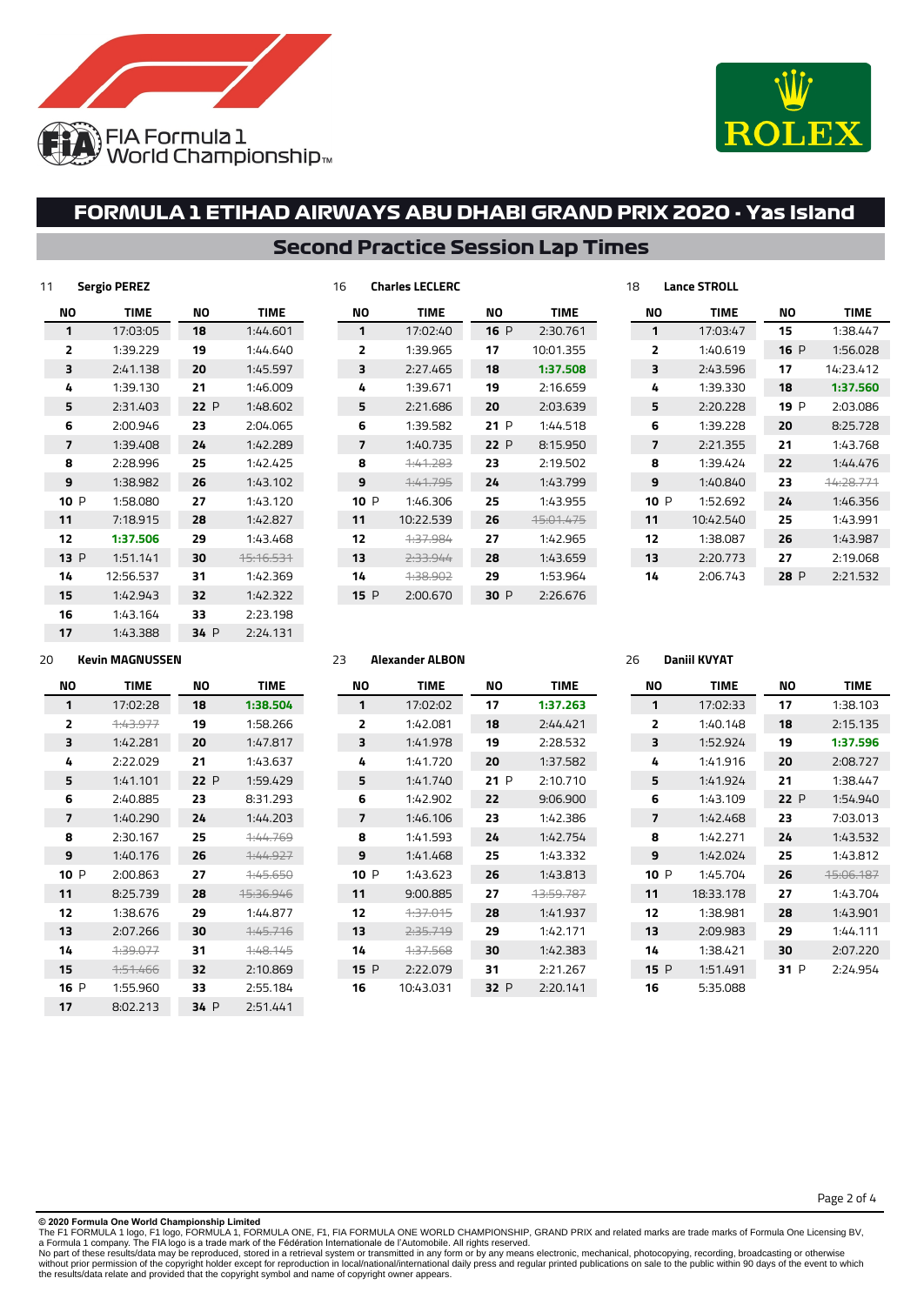



### **Second Practice Session Lap Times**

**NO TIME** P 1:48.549 8:55.790 1:52.886 2:27.309 1:37.029 P 1:49.577 8:45.059 1:41.517 1:42.355 15:00.320 1:41.728 1:42.097 2:13.076 P 2:10.809

| 31   | <b>Esteban OCON</b> |      |           | 33 |                | <b>Max VERSTAPPEN</b> |
|------|---------------------|------|-----------|----|----------------|-----------------------|
| NΟ   | <b>TIME</b>         | ΝO   | TIME      |    | ΝO             | <b>TIME</b>           |
| 1    | 17:02:09            | 16P  | 1:57.455  |    | 1              | 17:02:16              |
| 2    | 1:40.101            | 17   | 11:50.486 |    | $\overline{2}$ | 1:40.510              |
| 3    | 2:12.926            | 18   | 1:37.505  |    | 3              | 1:40.731              |
| 4    | 1:39.736            | 19   | 2:20.532  |    | 4              | 1:41.075              |
| 5    | 1:56.835            | 20   | 2:03.873  |    | 5              | 1:40.816              |
| 6    | 1:42.048            | 21   | 1:38.125  |    | 6              | 1:40.843              |
| 7    | 1:41.699            | 22 P | 1:56.967  |    | 7              | 1:41.178              |
| 8    | 1:41.619            | 23   | 8:31.638  |    | 8              | 1:41.087              |
| 9    | 1:42.082            | 24   | 14:45.599 |    | 9              | 1:42.440              |
| 10 P | 1:56.673            | 25   | 1:43.058  |    | 10P            | 1:46.168              |
| 11   | 13:22.948           | 26   | 1:43.128  |    | 11             | 16:15.629             |
| 12   | 1:52.363            | 27   | 1:57.191  |    | 12             | 1:37.057              |
| 13   | 1:39.280            | 28   | 2:06.863  |    | 13             | 2:19.826              |
| 14   | 2:14.051            | 29 P | 2:27.619  |    | 14             | 2:02.512              |
| 15   | 1:39.142            |      |           |    | 15             | 1:37.046              |
|      |                     |      |           |    |                |                       |

| Lewis HAMILTON<br>44 |      |                     |         |                   |  |  |
|----------------------|------|---------------------|---------|-------------------|--|--|
|                      | NΟ   | <b>TIME</b>         | NΟ      | TIME              |  |  |
|                      | 1    | 17:03:25            | 16      | 2:20.960          |  |  |
|                      | 2    | 1:37.921            | 17      | 1:37.134          |  |  |
|                      | 3    | 2:41.415            | 18P     | 2:10.380          |  |  |
|                      | 4    | 1:37.904            | P<br>19 | 2:17.026          |  |  |
|                      | 5 P  | 1:49.644            | 20      | 7:53.254          |  |  |
|                      | 6 P  | 2:28.196            | 21      | 1:43.411          |  |  |
|                      | 7    | 8:24.995            | 22      | 1:49.839          |  |  |
|                      | 8    | 1:36.479            | 23      | 1:42.717          |  |  |
|                      | 9    | 2:39.269            | 24      | 1:42.891          |  |  |
|                      | 10   | 1:36.845            | 25      | 1:43.070          |  |  |
|                      | 11 P | 1:52.799            | 26P     | <u> 45.38.531</u> |  |  |
|                      | 12P  | 2:23.679            | 27      | 2:41.661          |  |  |
|                      | 13   | 10:18.901           | 28      | 2:17.504          |  |  |
|                      | 14   | <del>1:36.097</del> | 29 P    | 2:24.868          |  |  |
|                      | 15   | 2:58.260            |         |                   |  |  |

### **Pietro FITTIPALDI**

| NΟ             | <b>TIME</b> | NΟ   | TIME                 |  |
|----------------|-------------|------|----------------------|--|
| 1              | 17:02:49    | 13   | 15:37.042            |  |
| $\overline{2}$ | 1:41.194    | 14   | 2:06.429             |  |
| 3              | 1:46.204    | 15   | 1:39.027             |  |
| 4              | 2:14.688    | 16   | 2:18.961             |  |
| 5              | 1:40.784    | 17   | 1:40.189             |  |
| 6              | 2:28.605    | 18 P | 2:13.190             |  |
| 7              | 1:41.257    | 19   | 15:06.702            |  |
| 8              | 2:30.070    | 20P  | <del>15:02.315</del> |  |
| 9              | 1:41.024    | 21   | 2:09.309             |  |
| 10 P           | 2:07.462    | 22   | 1:44.788             |  |
| 11             | 8:10.561    | 23   | 2:16.841             |  |
| 12 P           | 2:07.154    | 24 P | 2:52.322             |  |

| 55 | <b>Carlos SAINZ</b> |  |
|----|---------------------|--|
|    |                     |  |

| NΟ             | <b>TIME</b> |      | <b>TIME</b>          |  |
|----------------|-------------|------|----------------------|--|
| 1              | 17:03:51    | 16   | 11:58.225            |  |
| $\overline{2}$ | 1:39.666    | 17   | 1:37.616             |  |
| 3              | 2:25.032    | 18P  | 2:18.218             |  |
| 4              | 1:39.459    | 19   | 11:21.790            |  |
| 5              | 1:51.109    | 20   | 1:44.511             |  |
| 6              | 1:41.137    | 21   | 1:44.039             |  |
| 7              | 1:40.935    | 22   | 1:43.789             |  |
| я              | 1:46.065    | つっ   | 1:44.310             |  |
| q              | 1:40.095    | 24   | 1:44.348             |  |
| 10 $P$         | 1:56.533    | 25   | <del>14:10.165</del> |  |
| 11             | 8:07.272    | 26   | 1:42.453             |  |
| 12             | 1:37.618    | 27   | 1:42.498             |  |
| 13             | 2:15.393    | 28   | 1:42.649             |  |
| 14             | 1:38.518    | 29   | 1:54.429             |  |
| 15 P           | 2:07.934    | 30 P | 2:07.800             |  |

#### **George RUSSELL**

| NΟ                      | <b>TIME</b> | NΟ          | <b>TIME</b> |  |
|-------------------------|-------------|-------------|-------------|--|
| 1                       | 17:03:32    | 13          | 2:33.149    |  |
| $\overline{\mathbf{z}}$ | 1:40.320    | 14          | 1:39.095    |  |
| 3                       | 2:39.103    | 15          | 2:33.272    |  |
| 4                       | 1:40.664    | 16          | 1:38.881    |  |
| 5                       | 1:43.379    | 17 P        | 2:05.335    |  |
| 6                       | 1:43.164    | <b>18</b> P | 10:23.698   |  |
| 7                       | 1:43.059    | 19          | 2:08.341    |  |
| 8                       | 1:43.111    | 20          | 1:47.551    |  |
| 9                       | 1:42.807    | 21          | 1:44.269    |  |
| 10 P                    | 1:53.999    | 22          | 1:44.102    |  |
| 11                      | 17:24.540   | 23          | 1:44.752    |  |
| 12                      | 1:38.817    | 24 P        | 2:02.398    |  |

Page 3 of 4

**© 2020 Formula One World Championship Limited**